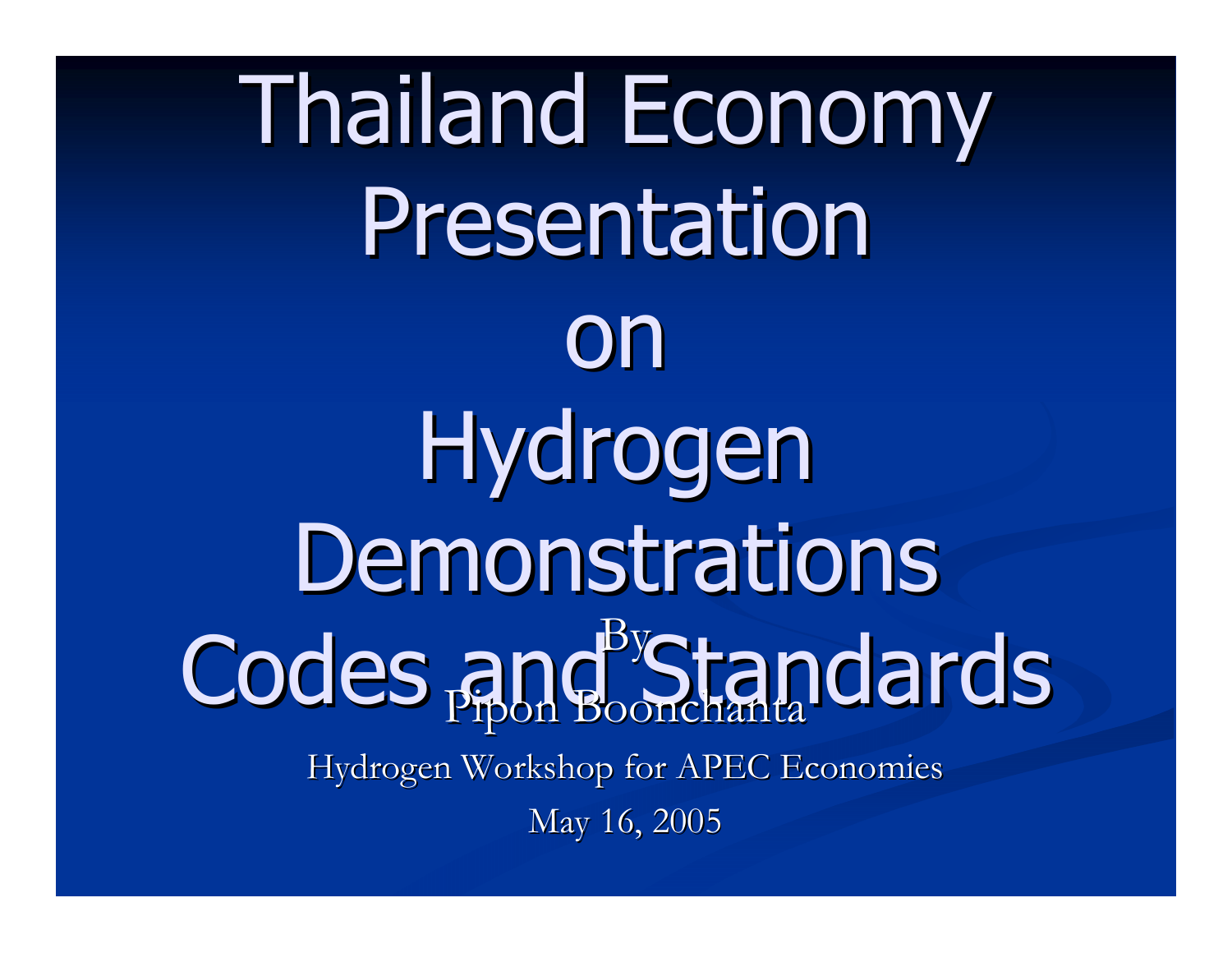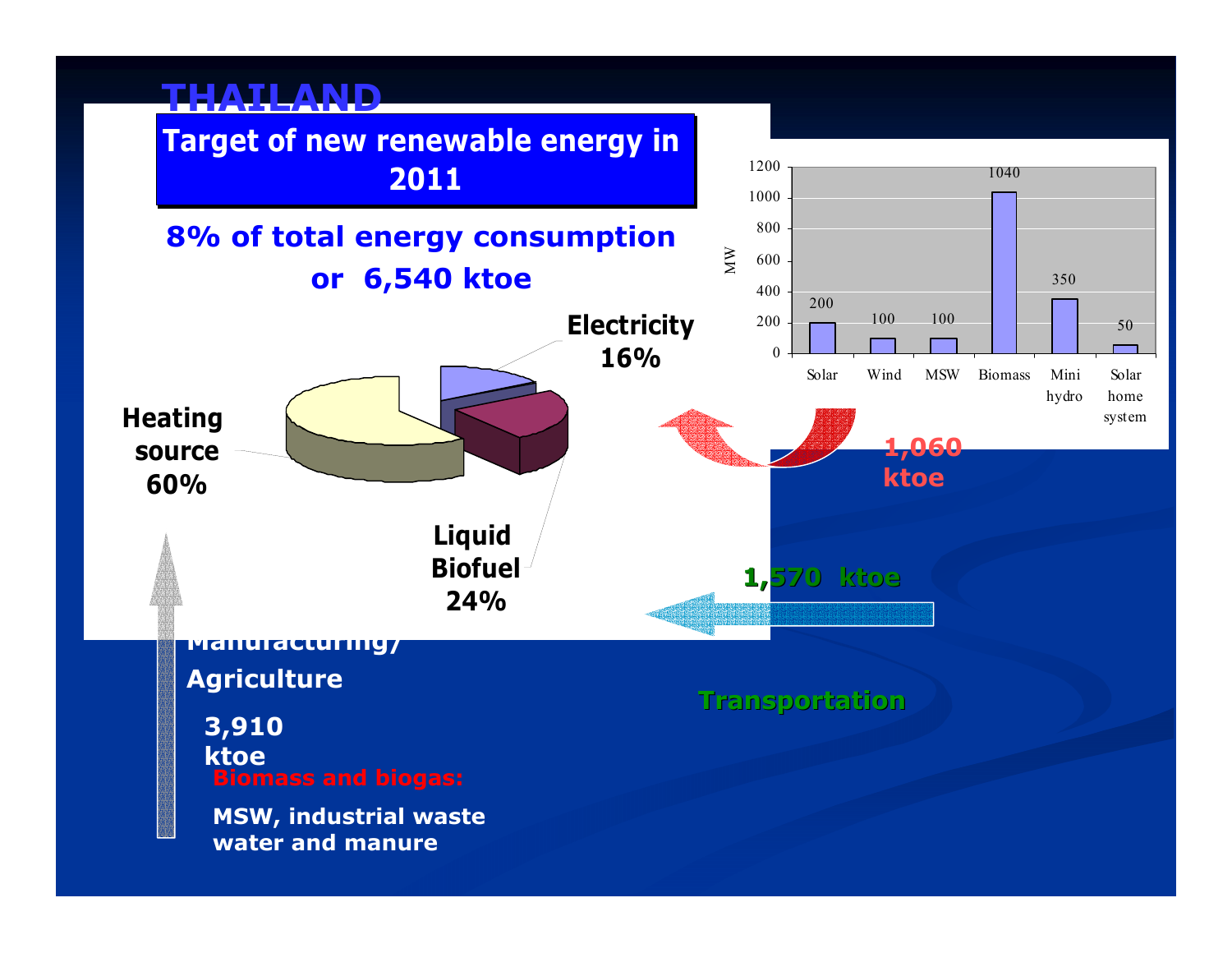

#### **1,570 ktoe as Liquid Biofuel**

#### **for Transpo rtation and Agriculture**

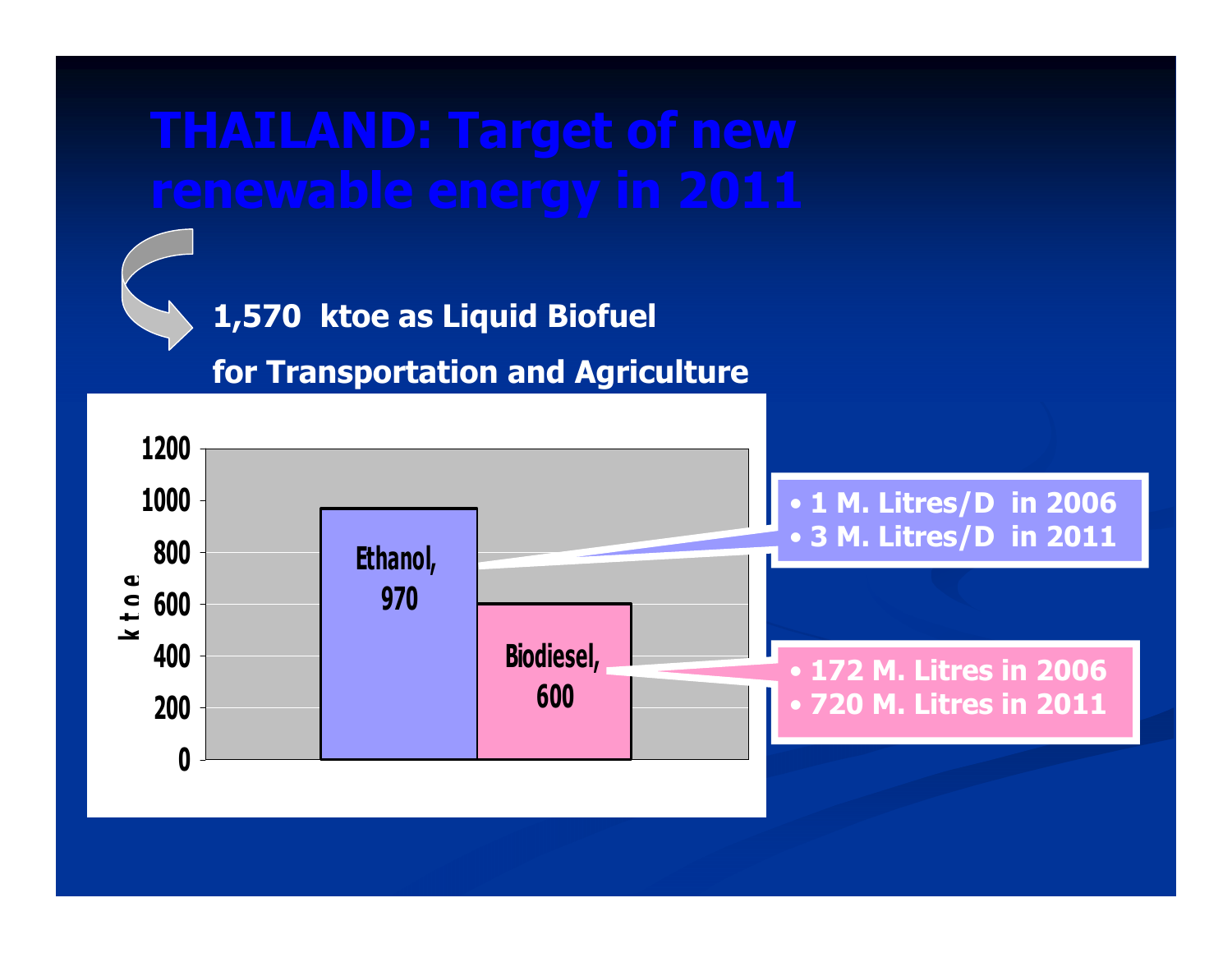# National Agenda for Alternative Fuels

- $\blacksquare$  Natural gas
- Bio-diesel
- $\blacksquare$  Ethanol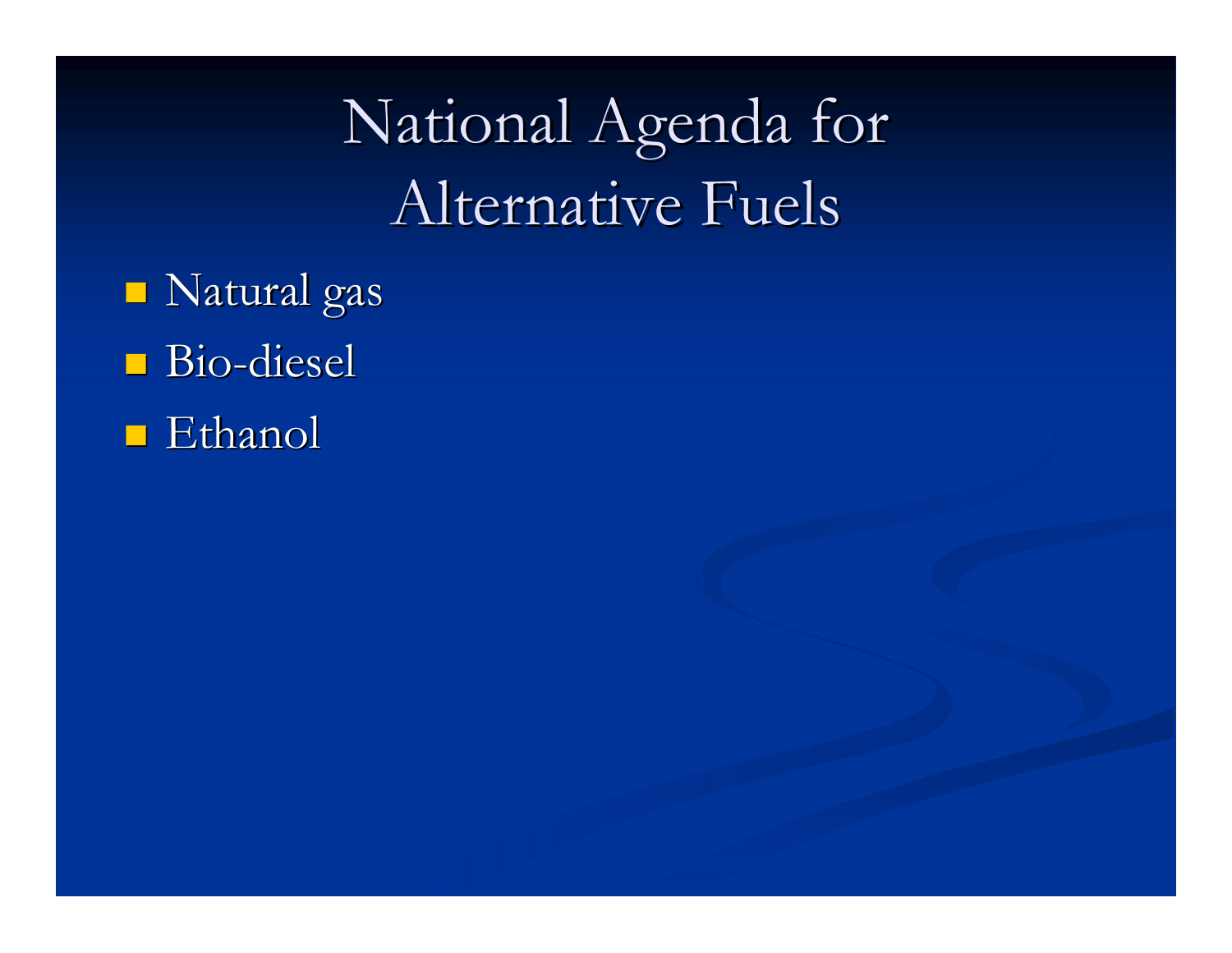#### Roadmap for Hydrogen and Fuel Cell Technology in Thailand

**Proposed by Pavadee Aungkavattana Researcher, National Metal and Materials Technology center (MTEC)**

### Vision Goals

•Hydrogen, the fuel for fuel cells will offer Thailand opportunities for the independence on imported oil, improving air quality, and reducing greenhouse gas emissions.

• Hydrogen is clean and safe, and can be produced from Thai variety of fossil fuels, and renewable resources.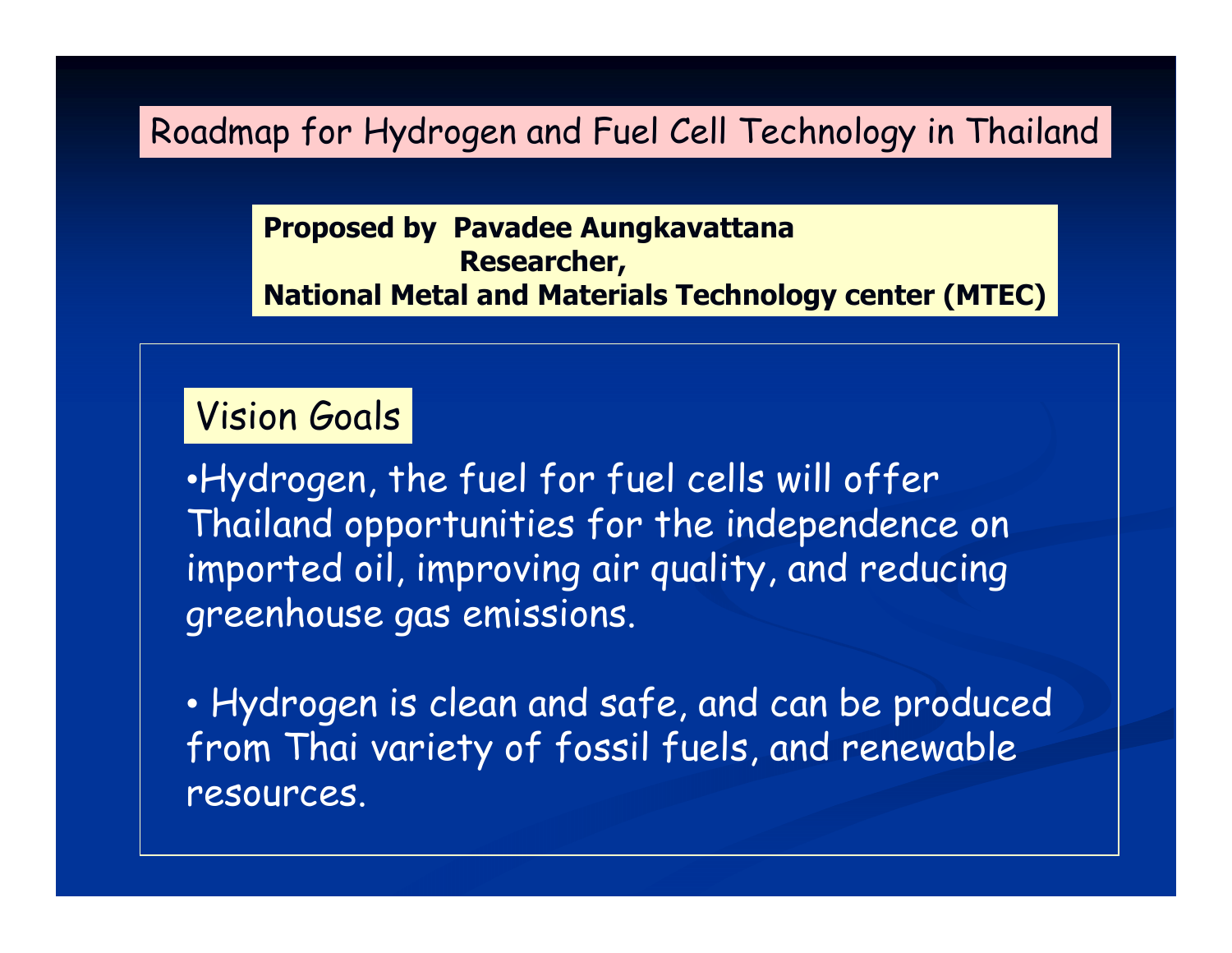#### **Outline Proposed for Thailand Hydrogen and Fuel Cell Roadmap**

2005 2006 2007 2008 2009 2010 2011 2012 2013 2014 2015 2016 2017 2018 2019 2020 2021 2022 20232024 2025 2026 2027 2028 2029 2030

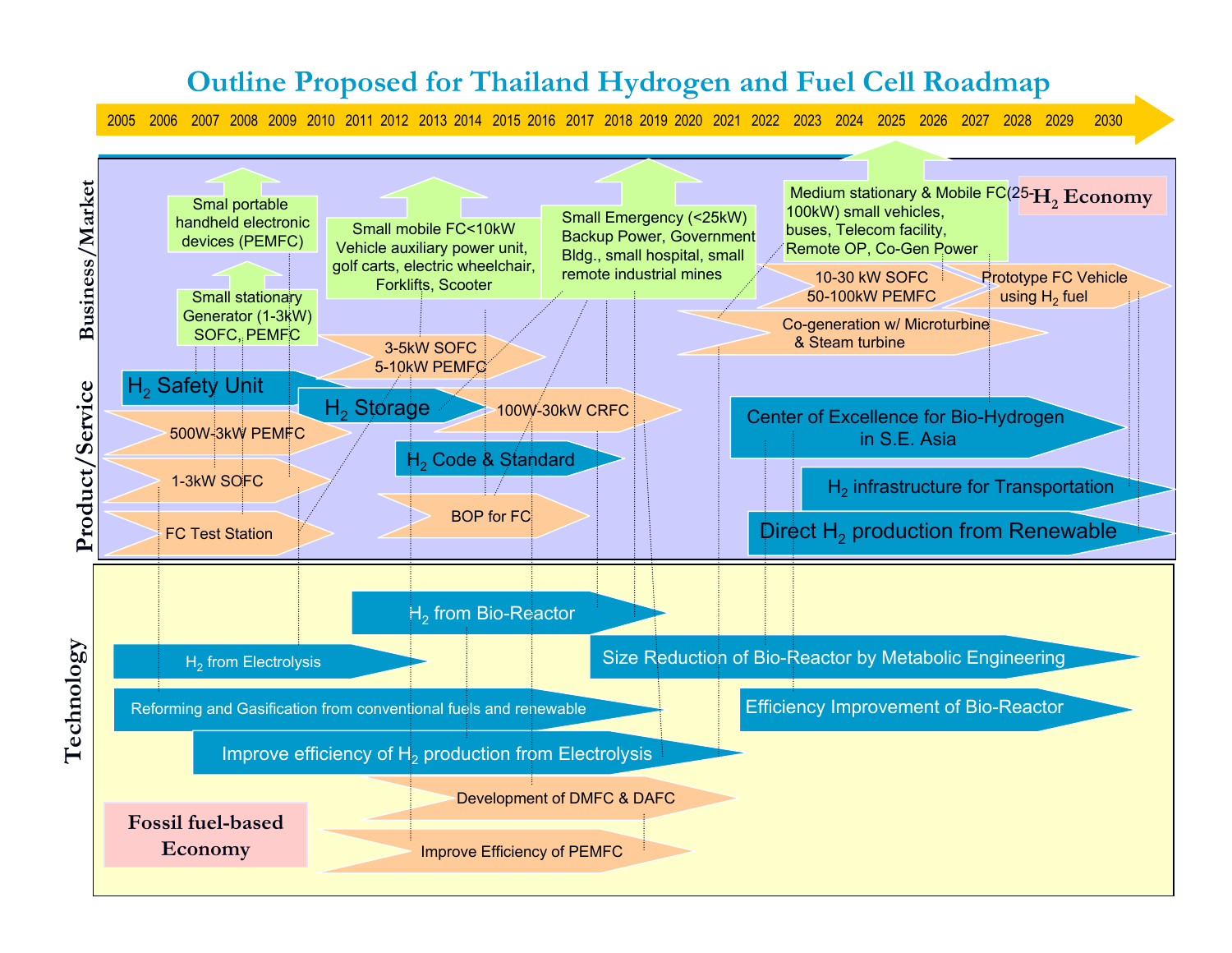# **Code and Standards**

- $\blacksquare$  There are no national code and standards for Hydrogen at the presence
- **Existing International Standards and Global Technical** Regulations are normally used both in practice and in formulating the National Codes and Standards
- **Thai Industrial Standard Institute (TISI), under the** Ministry of Industries, is primarily the responsible organization for standard formulation, specially for industrial products
- **Other related organizations are the Land Transport** Department and the Department of Energy Business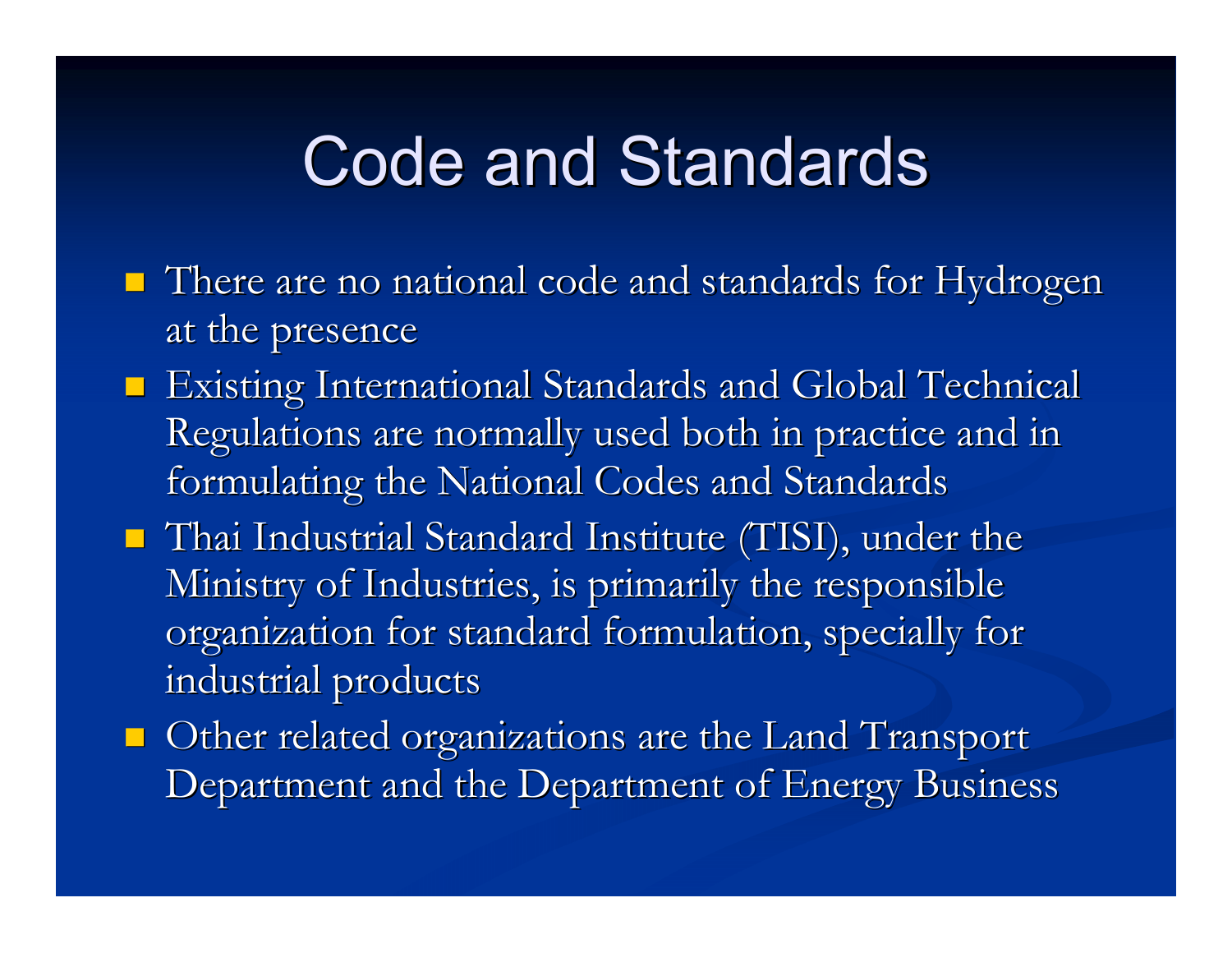### Government Policies and Incentives

 $\blacksquare$  No real policy toward utilization of Hydrogen as an alternative fuel in the near future  $\blacksquare$  "Wait and See" is the Government's attitude toward Hydrogen utilization  $\blacksquare$  Incentives are limited to general funding of research works in academic institutions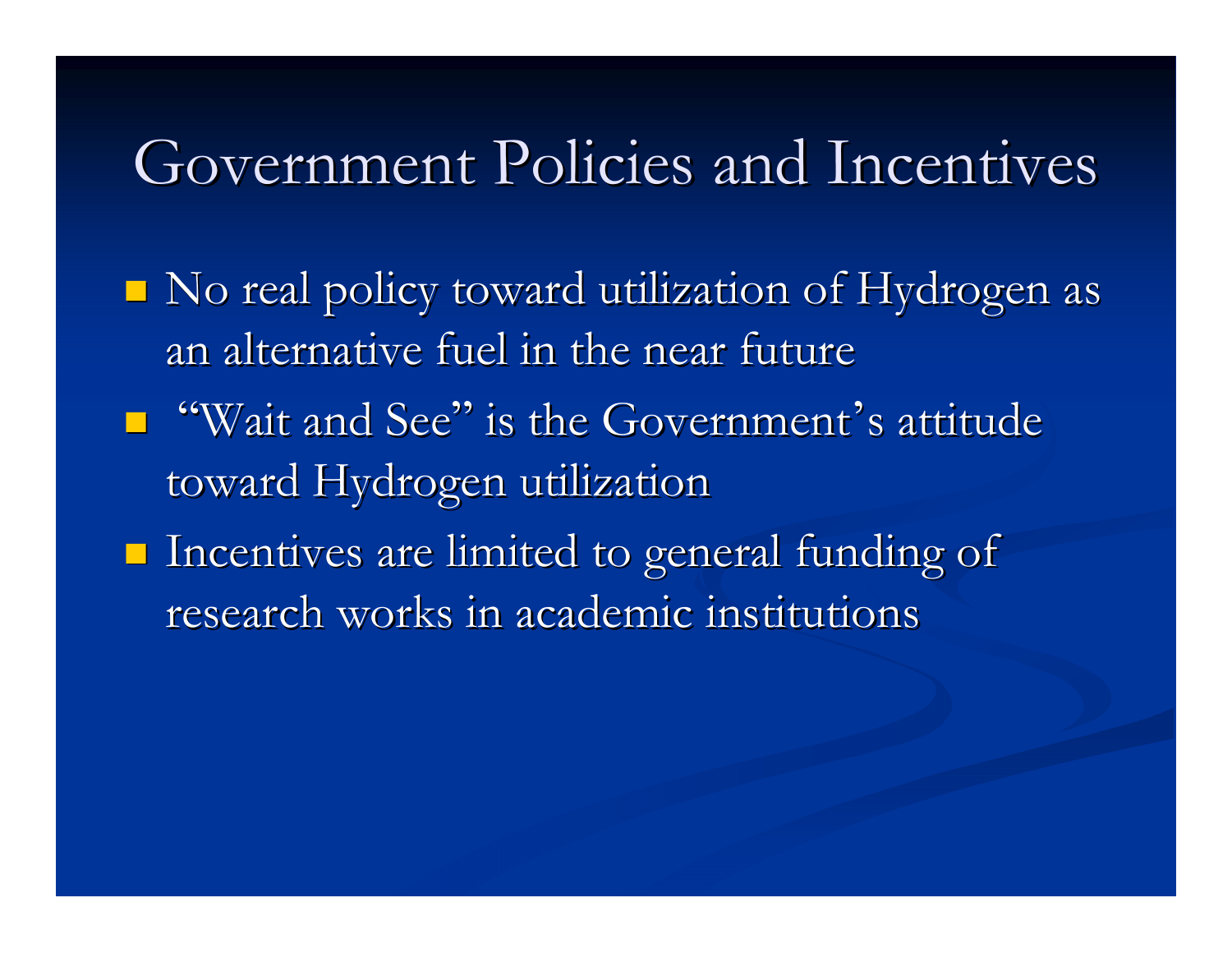### Research and Development

- $\blacksquare$  Limited to academic interests
- $\blacksquare$  Interest in Hydrogen utilization in internal combustion engines
- **Interest in Hydrogen production**
- Interest in Hydrogen storage technology for use Interest in Hydrogen storage technology for use with fuel cell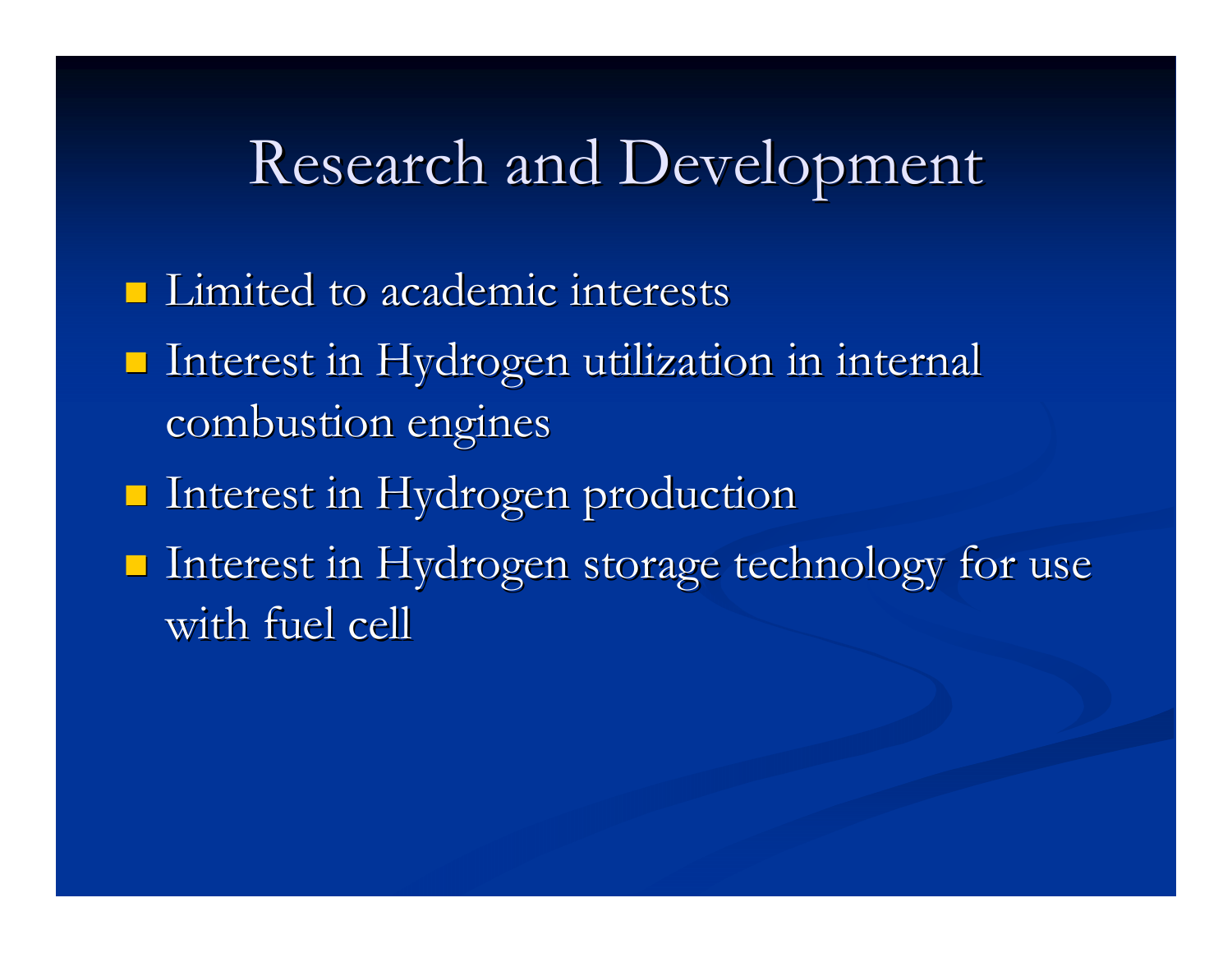# Ongoing Research Works and **Demonstrations**

- Reforming and Gasification from Ethanol and Reforming and Gasification from Ethanol and Methanol Methanol
- $\blacksquare$  Hydrogen production from natural gas and biogas
- **Study of Water-Gas Shift Reaction**
- **Study of CO Selective Oxidation**
- Development work on Hydrogen storages for Development work on Hydrogen storages for use with fuel cell